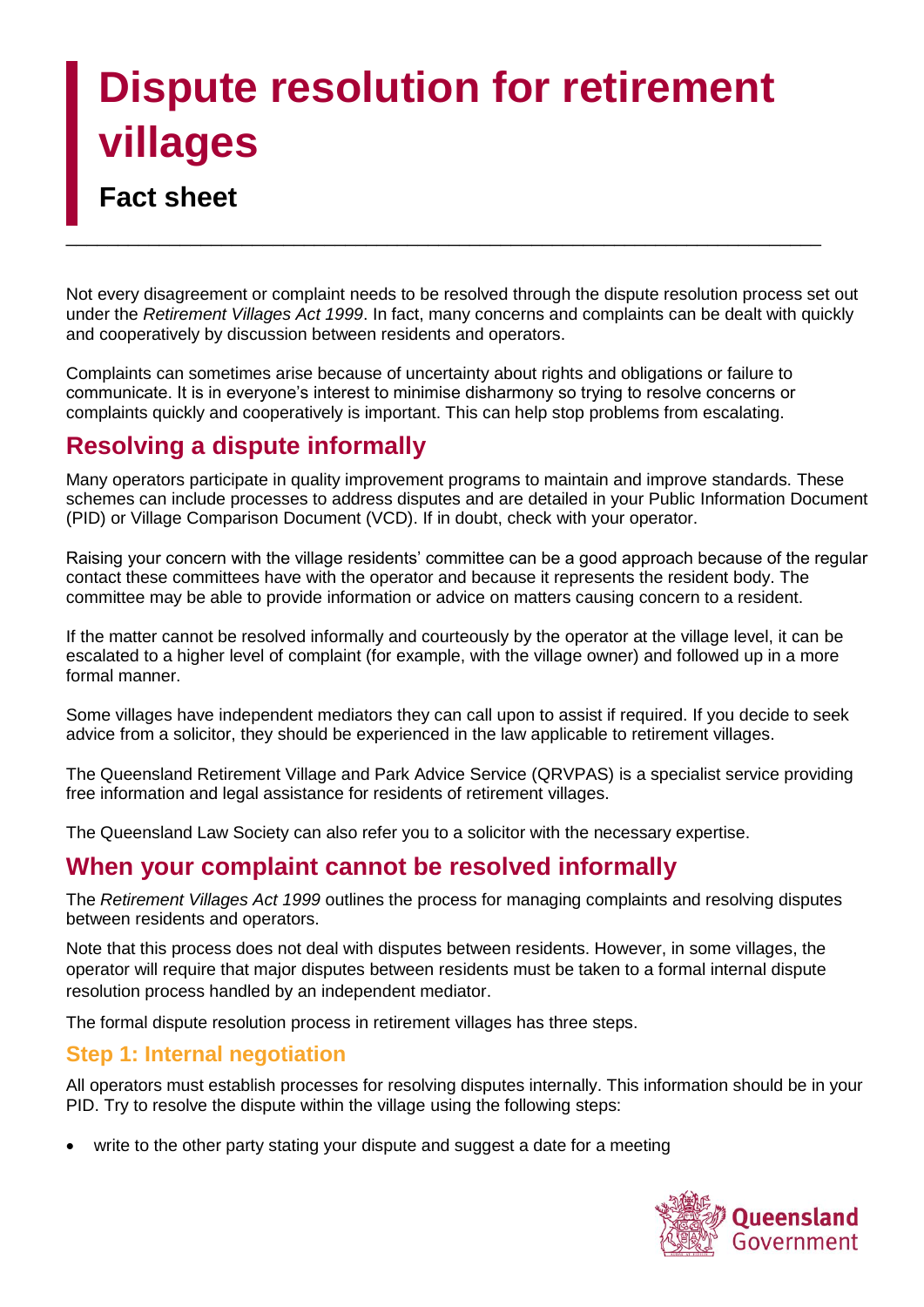- give the other party at least 14 days' notice of the meeting
- await the response from the other party. They need to respond in writing within seven days of receiving the notice
- meet to resolve the dispute
- if the dispute cannot be resolved proceed to step 2: mediation.

## **Step 2: Mediation**

If you cannot resolve your dispute through internal negotiation, you can apply for mediation through the Queensland Civil and Administrative Tribunal (QCAT). Visit [www.qcat.qld.gov.au](http://www.qcat.qld.gov.au/) to find out more about mediation.

To apply:

- complete at least three copies of *Form 3:Dispute notice for referral to mediation Retirement Villages*  Act 1999 available at [www.qcat.qld.gov.au](http://www.qcat.qld.gov.au/)
- pay the filing fee
- lodge the application (see the form lodgement options).

### QCAT will:

- appoint a mediator within 14 days
- give you seven days' notice of the meeting's date, time and location
- ensure the mediation conference is private and no record is kept
- ensure the mediator uses an informal process to help you resolve your dispute.

Lawyers may represent the parties if the mediator approves. Other people may also join the mediation if the mediator believes they have relevant interest in the dispute. If both parties reach an agreement, the mediator records the agreement, both parties sign it, and the mediator gives a copy to QCAT.

## **Step 3: QCAT hearing**

You can apply to QCAT for a hearing if:

- parties cannot reach agreement
- one party does not attend mediation
- the parties cannot settle the dispute within four months
- one party claims the other has not complied with the mediation agreement within the specified time (or two months of the agreement if no time is specified).

To apply:

- complete at least three copies of *Form 31: Application for a tribunal hearing*—*Retirement Villages Act*  1999 available at [www.qcat.qld.gov.au](http://www.qcat.qld.gov.au/)
- pay the filing fee
- lodge the application.

Once QCAT registers the application and has given a copy to the other party, QCAT sends a directions hearing notice to the parties. At a directions hearing, preliminary matters are considered, including a timetable for the parties to prepare their statements and documents for the hearing. Parties can attend the directions hearing by phone.

QCAT then sends a hearing notice to the parties with the location, time and date of the hearing. Both parties must attend, and QCAT can elect to hear evidence without a party being there.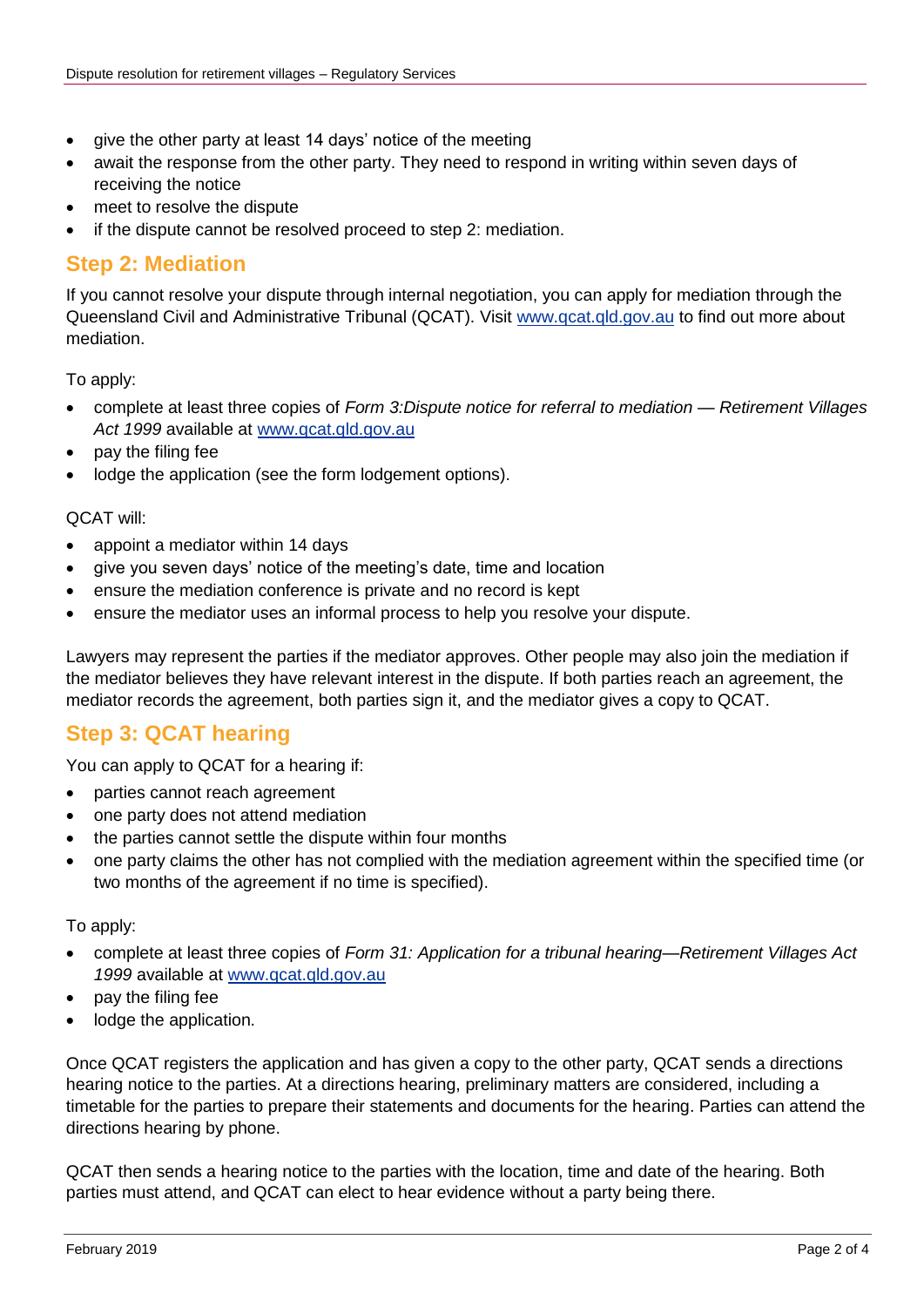Afterwards, QCAT notifies both parties in writing of the outcome and any orders it has made.

## **Exceptions**

In some circumstances, a resident can apply to QCAT for a hearing without going through internal negotiation or mediation.

These include when someone threatens to:

- remove, or actually removes, a resident from the retirement village
- deprive, or actually deprives, a resident of the right to live in the village
- restrict, or actually restricts, a resident's use of the retirement village land.

## **Disputes between residents and disputes between operators and non-resident owners**

The *Retirement Villages Act 1999* does not cover disputes between residents or disputes between village operators and non-resident owners.

For these situations, you can:

- communicate with the other resident if the dispute is between residents, discussing the issue and talking it through may lead to a solution before the issue is escalated
- seek assistance from your residents' committee
- contact the [Dispute Resolution Branch of the Department of Justice and Attorney-General](https://www.qld.gov.au/law/legal-mediation-and-justice-of-the-peace/settling-disputes-out-of-court/dispute-resolution-centres)
- seek advice from a private solicitor, or a professional body such as [Legal Aid Queensland,](http://www.legalaid.qld.gov.au/Home) the Queensland Law Society or a community legal centre.

The *Queensland Law Handbook* published by [Caxton Legal Centre Inc.](https://caxton.org.au/), a community legal centre, includes a helpful chapter on resolving disputes and accessing legal assistance as well as information about retirement villages. The handbook is available to purchase from Caxton Legal Centre by telephoning 3214 6333. Copies are also kept in many public libraries.

## **Contact information**

### **Queensland Civil and Administrative Tribunal**

*An independent dispute resolution body for retirement village disputes.*

Phone: 1300 753 228 (Monday to Friday 8.30 am to 4.30 pm) Email: [enquiries@qcat.qld.gov.au](mailto:enquiries@qcat.qld.gov.au) Website: [www.qcat.qld.gov.au](http://www.qcat.qld.gov.au/) Postal address: GPO Box 1639, Brisbane QLD 4001

#### **Dispute Resolution Branch, Department of Justice and Attorney-General**

*Provides free, confidential and impartial mediation services* 

Phone: 1800 017 288 Website:<https://www.qld.gov.au/disputeresolution> Address: Level 1, 363 George Street, Brisbane QLD 4000 Postal address: GPO Box 149, Brisbane QLD 4001